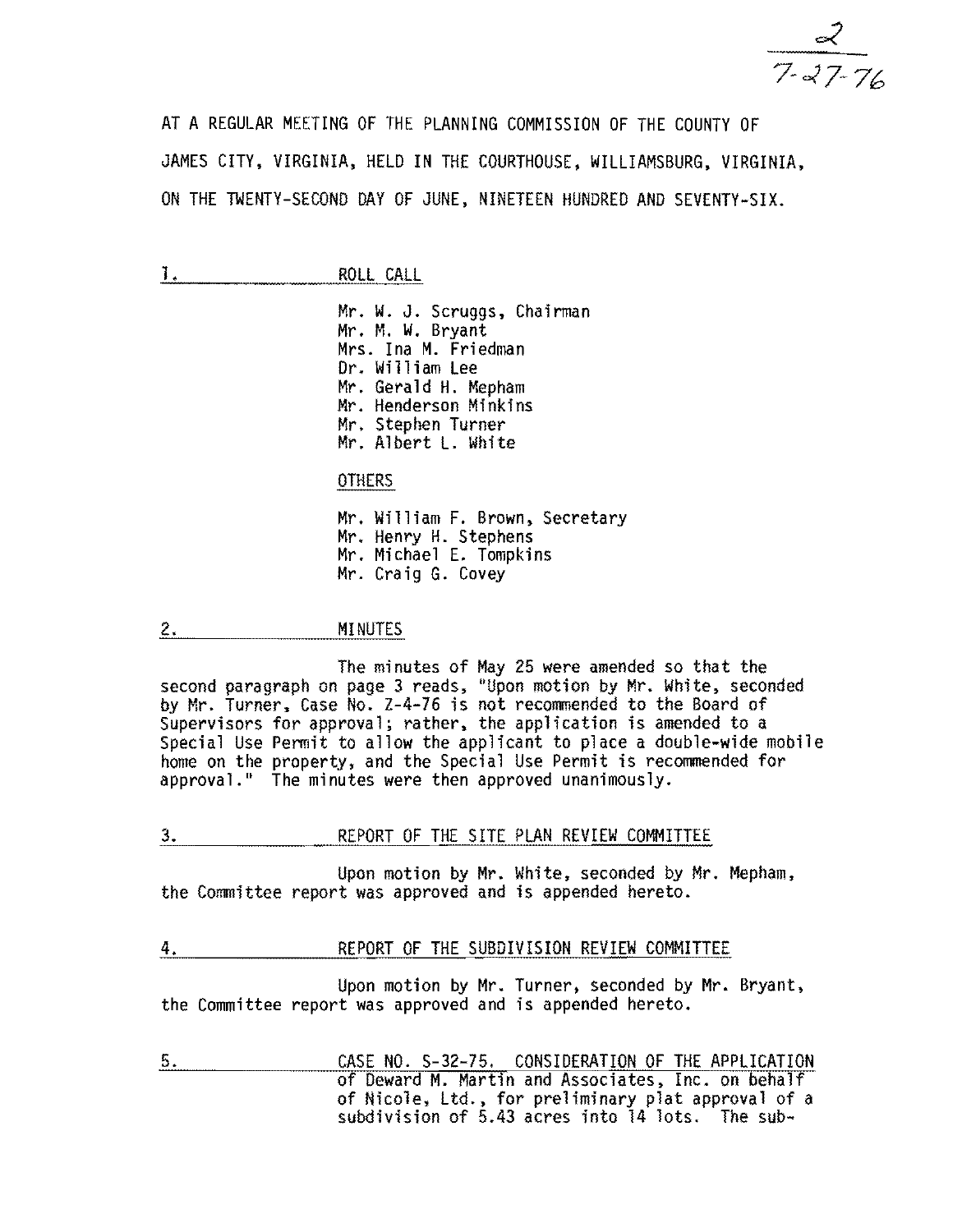division is to be known and recorded as Rosalie Estates. The subject property is located 370 feet west of Indigo Terrace fronting on the south side of Ironbound Road and is further identified as part of parcel 8 double circle 1 on James City Real Estate Tax Map 26F. An exception is requested for a temporary cul-de-sac which exceeds the maximum allowable length of 400 feet.

Upon a motion by Mr. White, seconded by Mrs. Friedman, the Commission voted unanimously to deny the request for an exception.

6. CASE NO. S-32-76. CONSIDERATION OF THE APPLICATION of E. E. Paine, Inc. on behalf of Williamsburg Restoration, Inc. for final plat approval of a subdivision of several acres into 2 lots. The subdivision is to be known and recorded as plat of the property of Williamsburg Investors, Ltd. Subject property is located near Rt. 60 east and is further identified as parcel 28 on James City County Real Estate Tax Map 27. An exception is requested from Section 17-22 of the Subdivision Ordinance which requires each lot to abut on a street.

Upon a motion by Mr. Turner, seconded by Mr. Bryant, the Commission voted unanimously to grant the exception.

7. CASE NO. SUP-2-76. CONSIDERATION OF AN APPLICATION for a Special Use Permit by Williamsburg Properties, Ltd. The subject property is located on Rt. 60 East approximately one-half mile east of the intersection of Howard Drive and Rt. 60. The property is further identified as lot 5 double circle 7 on James City County Real Estate Tax Map 34B. The Special Use Permit is requested so that a funeral home may be operated on the property which is presently zoned R-3.

Following a discussion, upon motion by Mr. White, seconded by Mrs. Friedman, the Commission recommended approval of the Special Use Permit on a roll call vote as follows:

| Member                   | Vote |  |
|--------------------------|------|--|
| Mr. M. W. Bryant         | Yea  |  |
| Mrs. Ina M. Friedman     | Yea  |  |
| Dr. William Lee          | Yea  |  |
| Mr. Gerald H. Mepham     | Yea  |  |
| Mr. R. Henderson Minkins | Nay  |  |
| Mr. W. J. Scruggs        | Yea  |  |
| Mr. Stephen Turner       | Yea  |  |
| Mr. Albert L. White      | Yea  |  |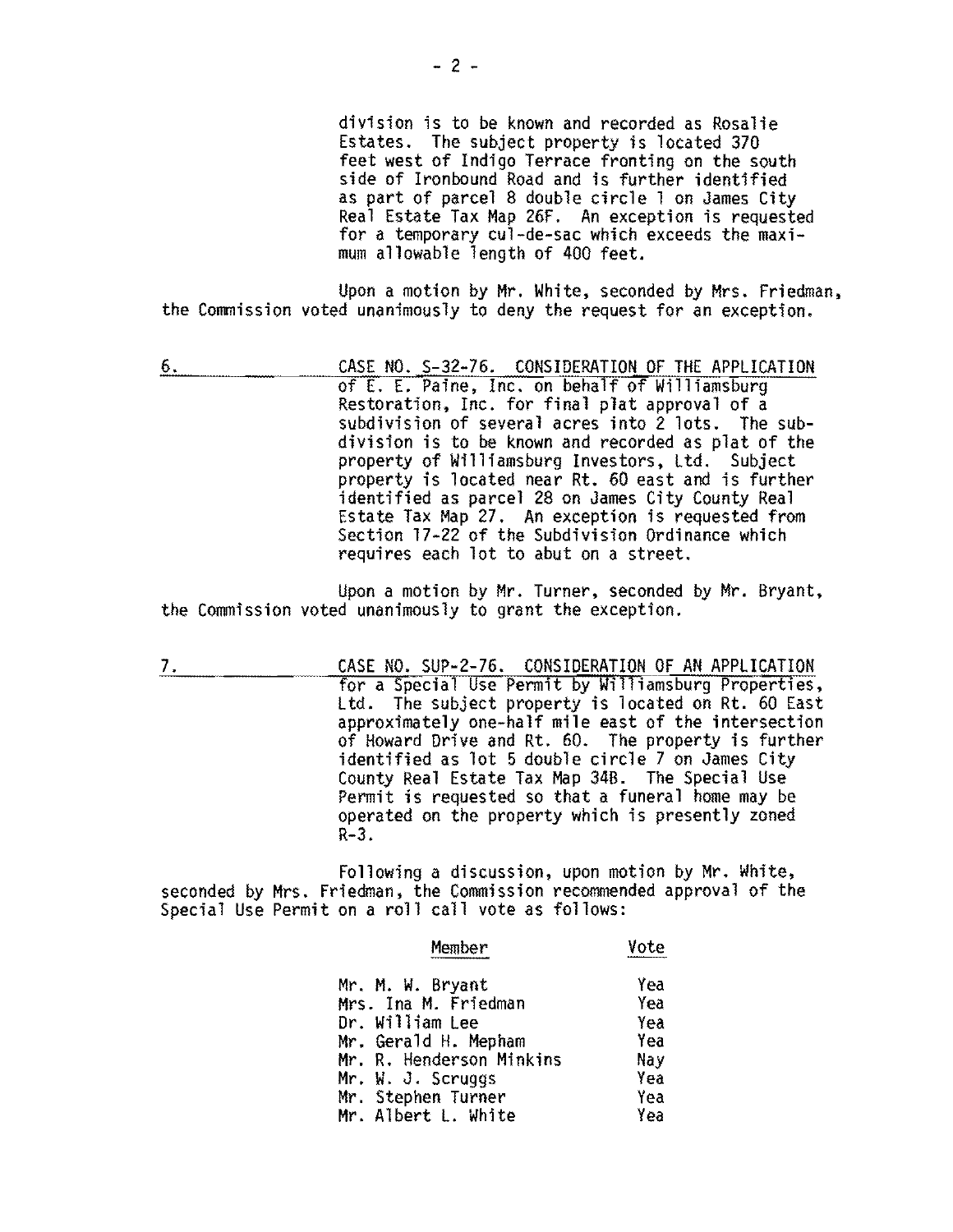| 8. | CASE NO. Z-8-76. UPON A MOTION BY MR. WHITE,                                         |
|----|--------------------------------------------------------------------------------------|
|    | seconded by Mrs. Friedman, this case was set<br>for Public Hearing on July 27, 1976. |
| q  | CASE NO. 7-9-76. HPON MOTION RV MR. WHITE                                            |

- 9. CASE NO. Z-9-76. UPON MOTION BY MR. WHITE, seconded by Mrs. Friedman, this case was set for Public Hearing on July 27, 1976.
- 10. CASE NO. Z-10-76. UPON MOTION BY MR. WHITE, seconded by Mrs. Friedman, this case was set for Public Hearing on July 27, 1976.
- **11.**  DISCUSSION OF HIGHWAY MATTERS. THE CHAIR RECOGNIZED Mr. Yeatts who answered a series of questions from various members.

Mr. Minkins commented on the unsafe nature of the speed limit, shoulders and lighting on Route 60E through Grove. Mr. Yeatts commented that the road has a 20' paving width which should be 24'. This summer, VDHT will repave the road and place 18" "wedges" on each side which should help the shoulders. No schedule has been set for construction of a new road from Busch Gardens to Carters Grove. Traffic exceeds the current posted limit and needs enforcement.

Mr. Scruggs commented on a series of old roads which should have cul-de-sacs added at their terminuses. Mr. Yeatts replied that VDHT could construct such cul-de-sacs if the rights-of-way were donated. Similiar comments were made regarding converting 45° intersections at Routes 605 and 607 and Routes 613 and 614. Regarding the closing of Francis Street, Mr. Yeatts replied that the Residency Office has not been consulted and a Public Hearing would be necessary to relocate a Primary Highway (Route 60).

Mrs. Friedman commented that the present speed limits on Route 5 from Hickory Sign Post Road to the City Limits are a hazard to bikes and school buses.

Mr. Turner asked whether or not the Residency Office has been consulted regarding airport sites. Mr. Yeatts replied they had not been.

Mrs. Friedman inquired regarding the widening of Route 5. Mr. Yeatts replied the road will be widened from 20' to 24' to the bridge at Powhatan Creek. Eventually the bridge will be replaced and the road widened to the Chickahominy River.

Mr. White commented on traffic islands, lines of sight and the 617-618 stop sign.

Dr. Lee asked for an update on Route 199. Mr. Yeatts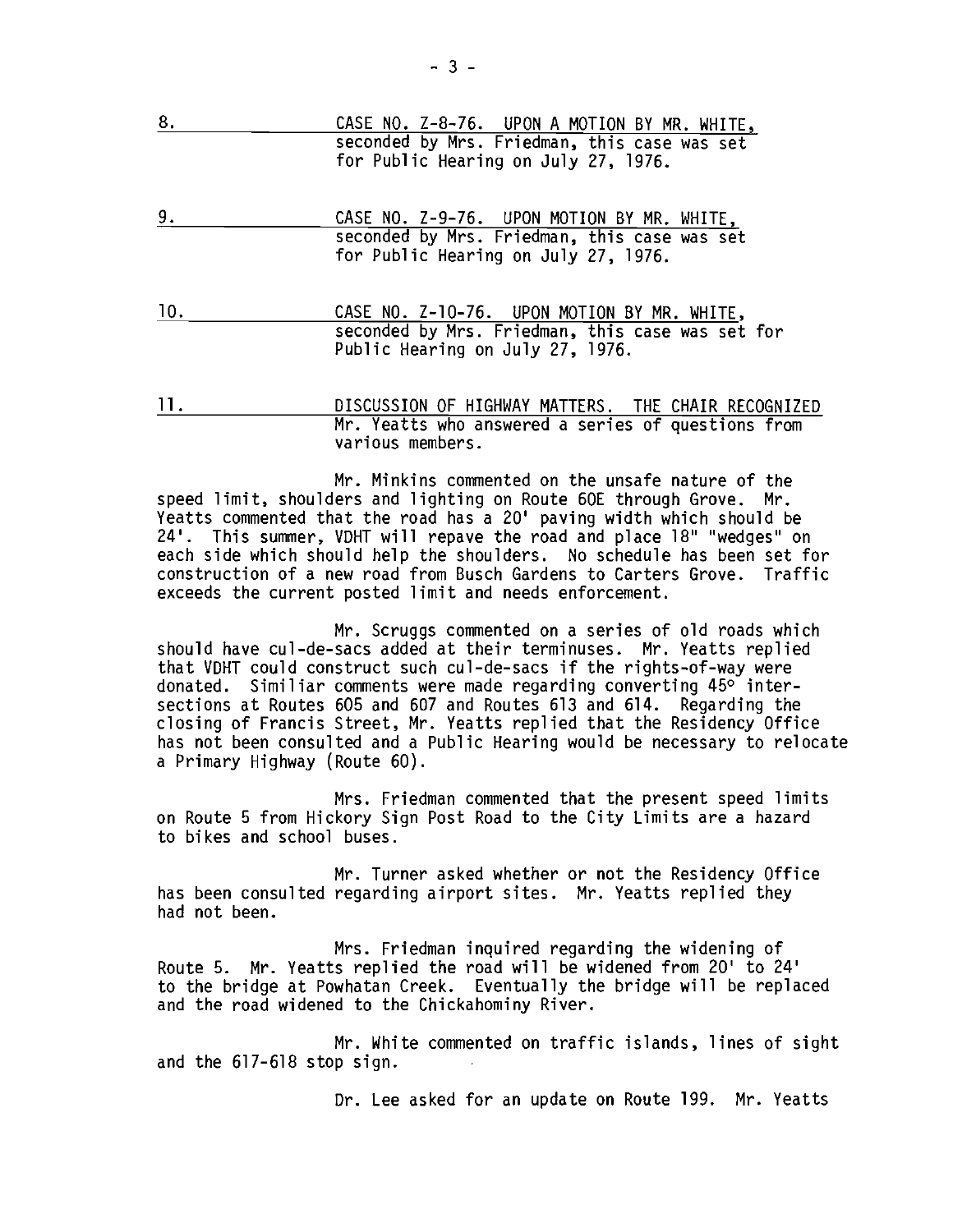replied that a corridor hearing is still scheduled for August.

Mr. Mepham asked about 4-laning of the existing<br>section of 199. Mr. Yeatts replied that this work is currently being<br>designed.

Mr. Scruggs directed the Secretary to prepare a resolution regarding:

- 1. Route 60E in Grove
- 2. Route 5 and Longhi1l Road
- 3. 45° Intersections
- 12. **DISCUSSION OF YORK RIVER STATE PARK DESIGN.** THE Chair recognized Mr. Carlton Abbott who reviewed the plans for site work at the new State Park.
- 13. DISCUSSION OF FUTURE TOPICS FOR STUDY. MR. BROWN'S memo was discussed. It was generally agreed to follow the sequence of topics suggested. Each quarter, the list will be revised and a series of new topics prepared. The following topics were arrived at for the next few meetings:

| $J$ uly:   | County Government Center          |  |
|------------|-----------------------------------|--|
| August:    | Ewell-Toano Sewer line            |  |
| September: | Fire Stations and Fire Department |  |

14. **CONSIDERATION OF CHANGES TO THE PROPOSED B-1,** Parking and Planned Unit Development Ordinances.

Mr. Brown presented revised wording for the landscaping requirements. After discussion, upon motion by Mr. White, seconded by Mrs. Friedman, the ordinances were unanimously recommended to the Board of Supervisors for their consideration.

15. **ADJOURNMENT** 

There being no further business to come before the Commission, the meeting was adjourned at 10:15 P.M.

William F. Brown Secretary **Chairman**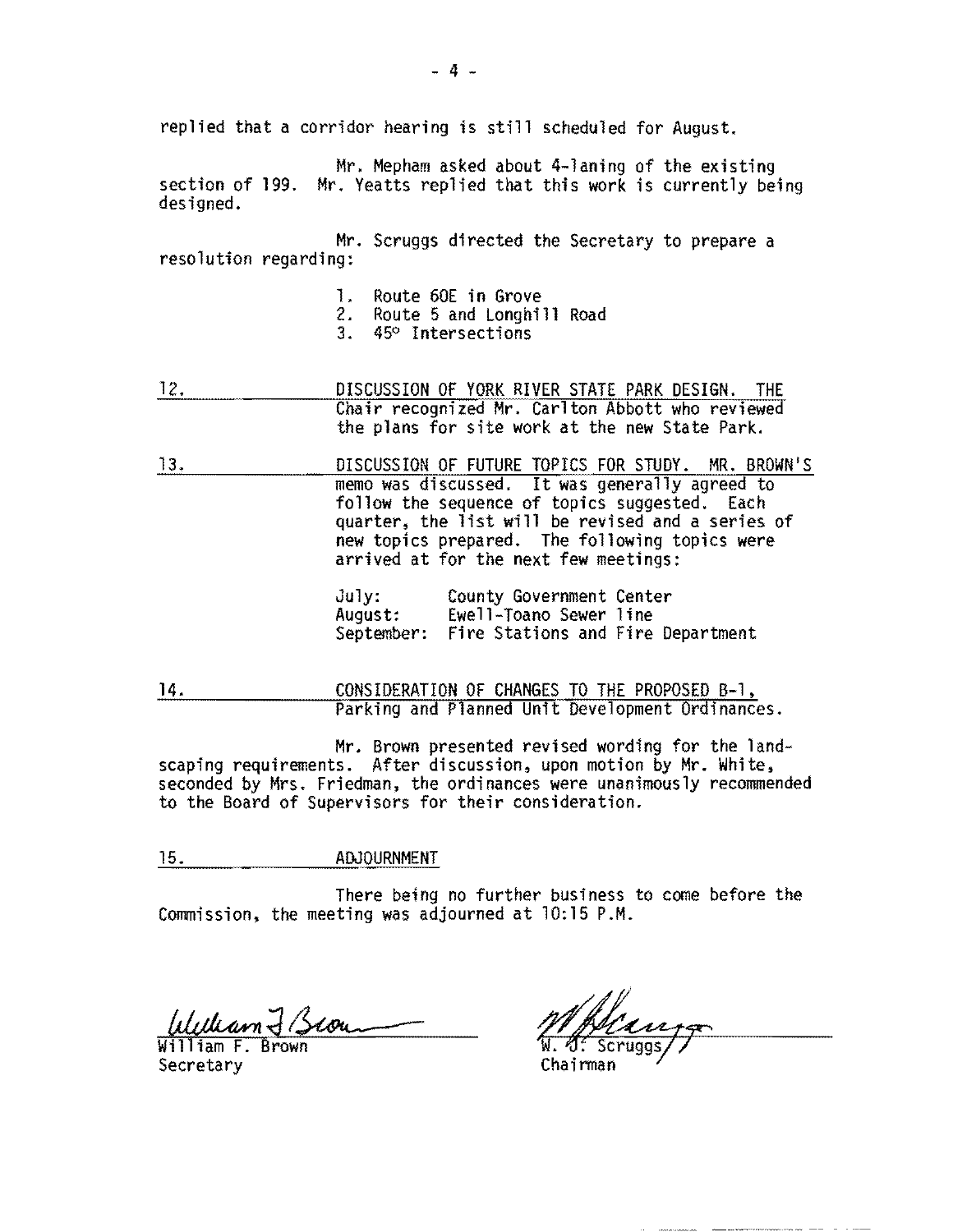### SITE PLAN REVIEW COMMITTEE REPORT

### JUNE 1976

# A. PENDING PRELIMINARY APPROVAL

- 1. Conceptual Preliminary Site Layout/Plan -E. H. Saunders (Rt. 5)
- 2. Toano Amoco/Market Hornsby Oil Company (Rt. 60W)

### B. PENDING FINAL APPROVAL

- 1. Conference/Meeting Room Addition Fort Magruder Quality Inn (Rt. 60E) (4/13/76)
- 2. Wiener King & Shop (Rt. 60E)  $(4/13/76)$ <br>3. Addition to Five Forks (Rt. 5)  $(4/13/76)$
- 3. Addition to Five Forks (Rt. 5) ( 4/13/76)<br>4. Kingsmill Substation Addition (Rt. 60E)
- Kingsmill Substation Addition (Rt. 60E) (5/11/76)
- 5. Peanut Shop Processing Plant (Rt. 615) (5/11/76)
- 6. Kingsmill H & I Quarter Path Trace-Busch Properties, Inc. (5/11/76)

### C. FINAL APPROVAL

- 1. Blue Ribbon Gardens Mobile Home Estates (Rt. 60E)
- 2. Kathy's Korner Kupboard (Rt. 60W) (6/3/76)
- 3. Indian Village Campsites-Snack Bar(Rt. 31) (6/1/76)
- 4. Addition to Williamsburg Soap & Candle Factory (Rt. 60W) (6/15/76)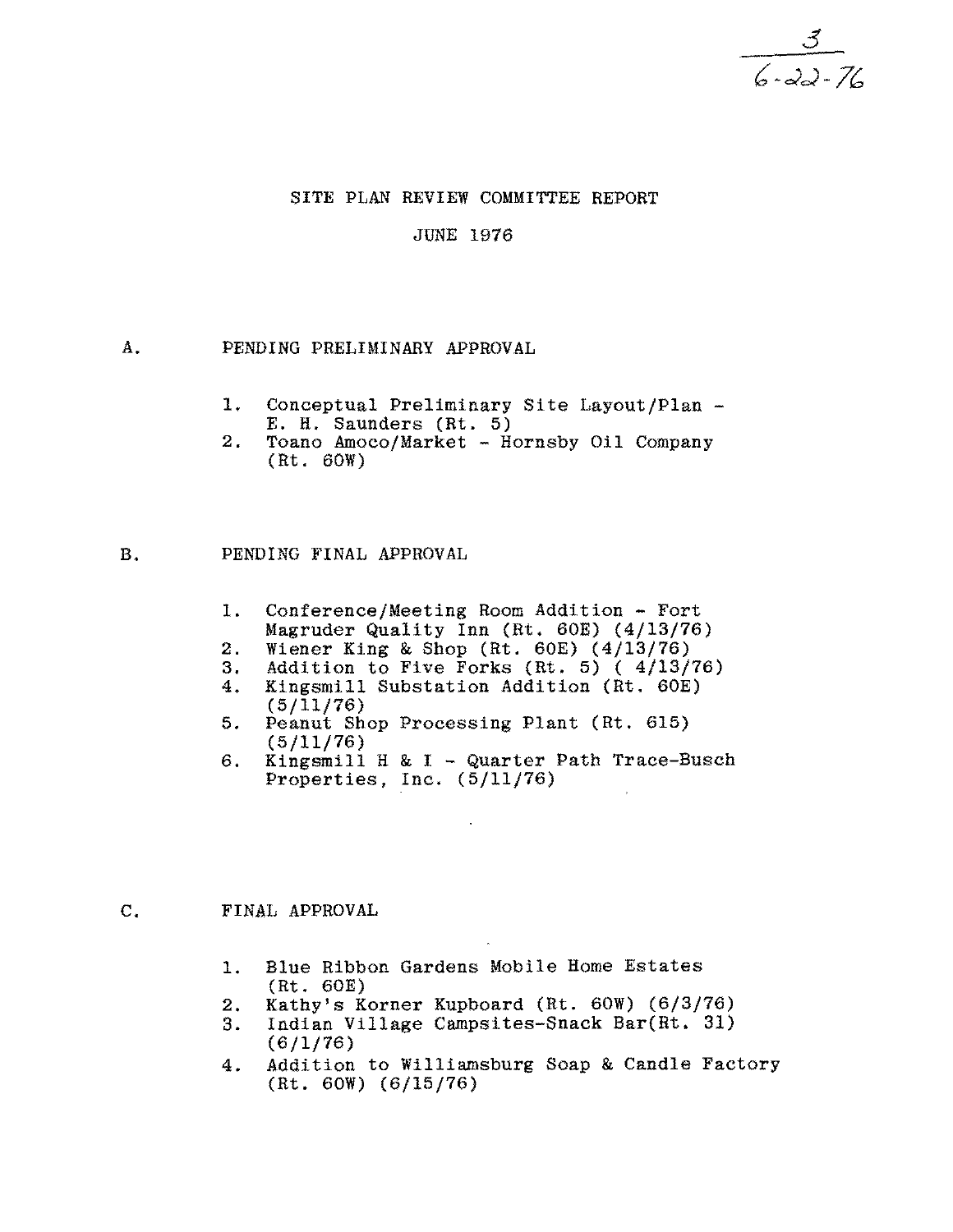$e^{-c}$  $\sim$   $\sim$   $\sim$   $\sim$ 

 $\mathbb{C}^{\mathbb{C}}$  . Then  $\mathbb{C}^{\mathbb{C}}$  is ,  $\mathcal{N}$  in the  $\mathbb{C}^{\mathbb{C}}$ 

#### SUBDIVISION REVIEW COMMITTEE REPORT

್ರಿ ಪ್ರಾಸ್ಕಾರದ ಮಾತ್ರ ಭಾರತೀಯ್ ಬೇಸ್ ಬಂದ್ರ

## MAY-JUNE 1976

## A. PENDING PRELIMINARY APPROVAL

 $\lambda_{\rm max} = 5$ 

- 1. Case No. S-15-76. An application of Claude R. Nelson for preliminary plat approval of a subdivision of .88 acres<br>into two lots. Subject property is located on Route 633<br>and is further identified as parcel 13-B on James City Real Estate Tax Map 19. Lot area variance requested.
- 2. Case No. S-30-76. An application of Donald W. Davis and E. J. Keller on behalf of Larry R. Cooke for preliminary plat approval of a subdivision of 8 acres into four lots. Subdivision is to be known and recorded as: Cooke Subdivision. Subject property is located on north side of Route 601 one-half mile west of Route 168 and *is* further identified as parcel 16 on James City County Real Estate Tax Map 2.
- 3. Case No. S-31-76. An application of Donald W. Davis on behalf of Donald G. Hunter for preliminary plat approval of a subdivision of 17± acres into 10 lots. Subdivision is to be known and recorded as: North Cove. Subject property is located on Route 604.and *is* further identified as parcel 6 on James City County Real Estate Tax Map 16.

### B. PRELIMINARY APPROVAL

- 1. Case No. S-25-76. An application of Robert L. White on behalf of Robert L. White Enterprises, Inc. for prelimi-<br>nary plat approval of a subdivision of 4.003 acres into seven lots. Subdivision is to be known and recorded as: Quail Run. Subject property is located on the north side of State Route 645 and is further identified as parcel 120B on James City County Real Estate Tax Map 8.
- 2. Case No. S-41-75. An application of Deward M. Martin and Associates, Inc., on behalf of SAM of Virginia, Inc., for preliminary plat approval of a subdivision of 3.15 acres into eight lots. Subdivision is to be known and recorded as: Old Stage Manor - Section 3. Subject property is located on Route 603 adjacent to and north of Old Stage Manor - Sections 1 & 2 and is further identified as part manoi - Sections 1 & 2 and 15 further identified a<br>of parcel 1 on James City Real Estate Tax Map 21.
- 3. Case No. S-17-76. An application of Alvin Anderson, Esquire, on behalf of Elizabeth N. Vaiden for preliminary plat approval of a subdivision of 37.24 acres into eleven lots. Subval of a subdivision of 51.24 acres into eleven fors. Sub-<br>division is to be known and recorded as: The Foxes. Subject property is located on Route 615 across from Powhatan Plantation and is further identified as part of parcel 78 on. James City County Real Estate Tax Map 25. An exception is being requested from Section 17-35(c) and Section 17-22 of the County Code.
- 4. Case No. S-20-76. An application of Richard Austin for preliminary plat approval of a subdivision of 98 acres into two lots; one for his daughter which will be one acre and the remainder to be retained by Mr. Austin. Subdivision is to be known and recorded as: Property of Earl and Lorene Richardson being one acre of Green Swamp. Subject property is located off Route 614 and is further identified as all of parcel 43 on James City County Real Estate Tax Map 24. An exception is being requested from Section 17-22 of the County Code for the transfer of this property without the required State road frontage.